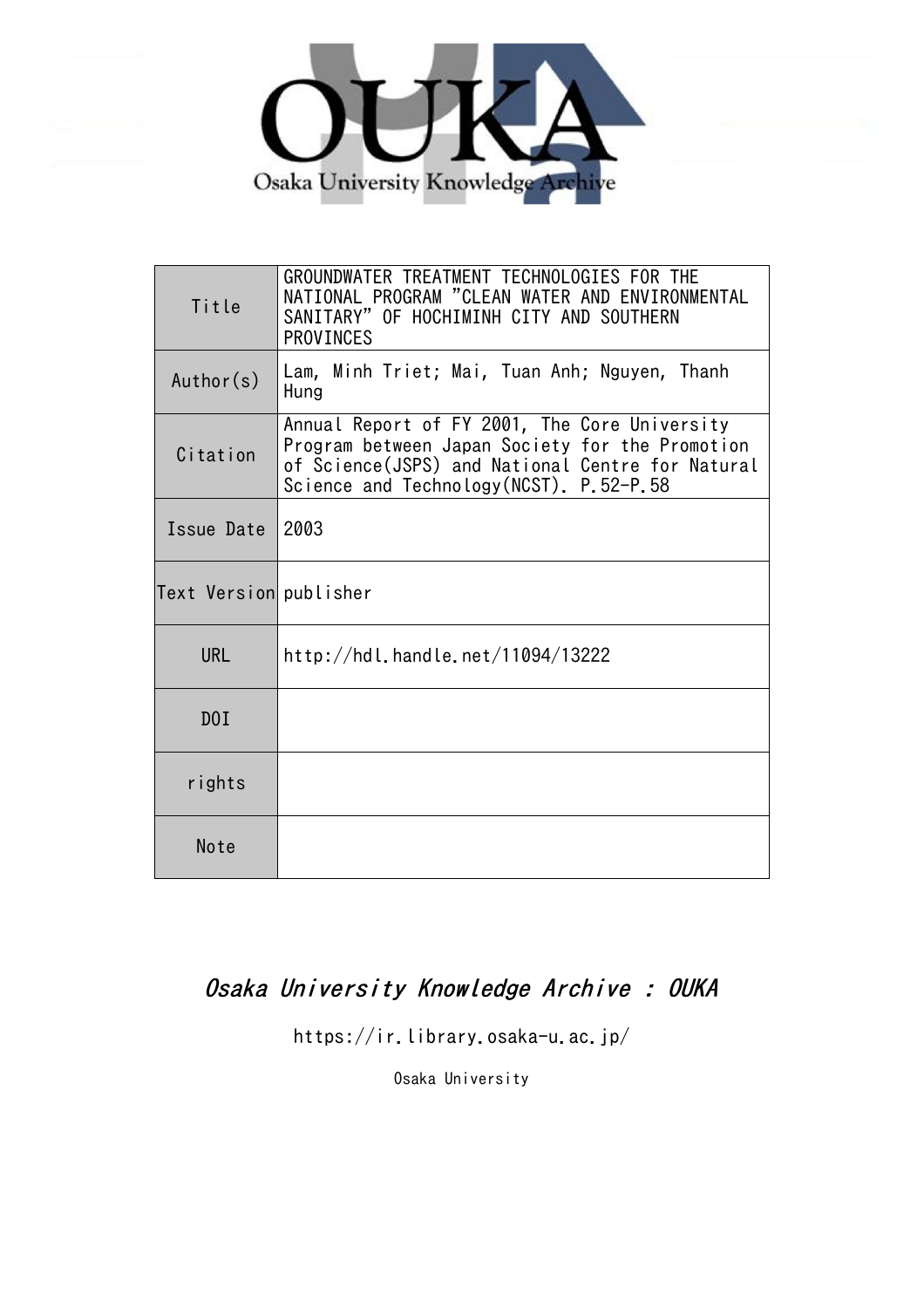#### **GROUNDW ATER TREATMENT TECHNOLOGIES FOR THE NATIONAL PROGRAM "CLEAN WATER AND ENVIRONMENTAL SANITARY" OF HOCHIMINH CITY AND SOUTHERN PROVINCES**

Lam Minh Triet, Mai Tuan Anh, and Nguyen Thanh Hung et al. *Center for Environmental Technology (CEFINEA), Institute for Environment and Resources, National University of Hochiminh City* 

#### ABSTRACT

This report explains some major problems concerning the groundwater in Hochiminh City (HCMC) and southern provinces, including it's reserve and quality; ability for water supply; real exploitation, use and management of this resource; existing groundwater treatment technologies; proposal and suggestion for the next studies. Initial observed results show that groundwater exploitation and use in HCMC suburb and southern provinces have some large advantages, but there are also some certain limitations of natural water quality and worse change of groundwater dynamic (dropping of groundwater table). The shown studies have given many models for clean water supply and suitable groundwater treatment technologies, allowing widespread application it in many southern rural areas.

#### OVERVIEW OF GROUND WATER IN HCMC AND SOUTHERN PROVINCES

Because surface water quality does not reach for water supply standards, together with bad environmental sanitary and water pollution in many places, the groundwater in HCMC particularly and Southern provinces generally have important significance for living of rural people, especially for alum or salty water areas. For sensible exploitation and effective use of this resource, firstly to have examine two main factors, including reserve and quality. The correct and complete estimation of groundwater potentiality is very complicated problem, and until now there are many different opinions because there is not reunification of estimate methodologies. However, could show below some general number representative for two Southern areas:

- 11 In Mekong delta, follow the estimation of professional organizations, groundwater has natural mobile reserve of 60 millions  $m<sup>3</sup>$  per day, but the exploitable quantity is only 420,000 m3 per day (it is less than 1%). However, these are very important water source for the alum or salty areas in dry season. Likely surface water, groundwater quality in Mekong delta also has big change by space and depth. Groundwater of upper Pleitoxen layer is brackish in Long Xuyen quadrangle, a part of Dong Thap Muoi and a small part laying between Tien river and Hau river, from Sa Dec to Eastern sea. For lower Pleitoxen layer, groundwater is also brackish in some areas belong to Long Xuyen quadrangle, Dong Thap Muoi and a small part laying between Tien river and Hau river, from Can Tho to Eastern sea. Some areas are saline, including nearly all Vinh Long province, a part of Tra Vinh, Ben Tre provinces and Dong Thap Muoi.
- In Eastern provinces, the total groundwater potential reserve is estimated about 51.9 millions  $m^3$  per day. The exploitable quantity is 24.6 millions m3 per day, while the existing exploitative quantity in this area is about  $0.65$  millions  $m<sup>3</sup>$  per day. Generally, groundwater used coefficient is still in low level (average is about 2.2 %). Particularly, in HCMC and Binh Thuan province, the groundwater used coefficient is 24.6 % and 10.7 % respectively; it is relatively high compared with another provinces (Table 1).

Follow former studies <sup>[1]</sup>, the groundwater reserve of exhausted month in Eastern provinces (except for Ninh Thuan and Binh Thuan) was reached near 15 millions m3 per day, among which water with total mineralisation  $M \le 1.0$  g/L had occupied 92,48%, that means 13,8 millions m3 per day; water with total mineralisation  $M = 1,0 \div 1,5$  g/L had occupied 0,94%;  $M = 1,5 \div 4,0$  g/L had occupied 1,65% and water with total mineralisation M > 4,0 *g/L* had occupied 4,92%.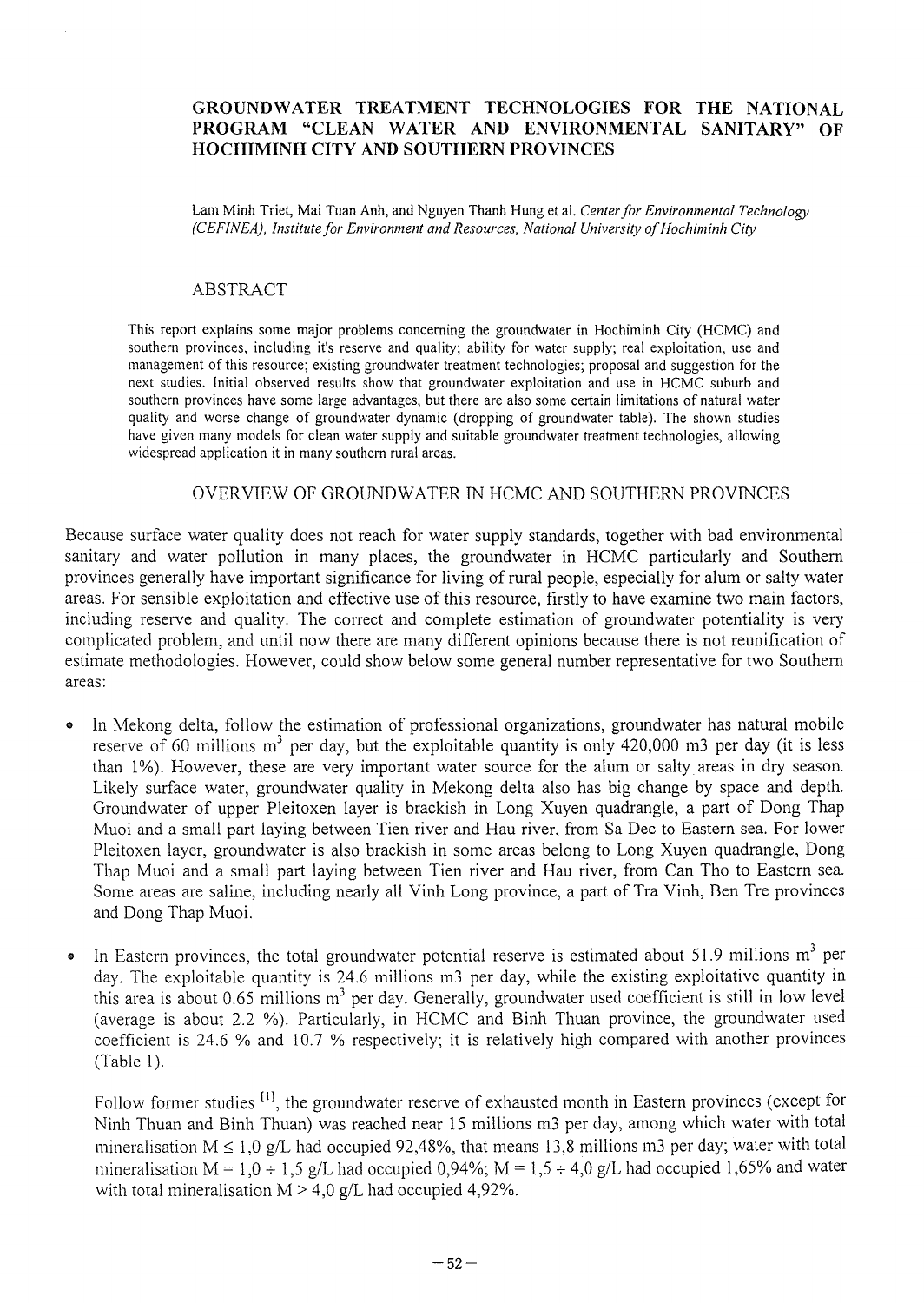| Province/City                 | Potential reserve<br>$(m^3)$ | Exploitable reserve<br>$(m^3$ /day) | Exploitative<br>quantity $(m^3/day)$ | Used<br>coefficient |  |
|-------------------------------|------------------------------|-------------------------------------|--------------------------------------|---------------------|--|
| Tay Ninh                      | 6,287,807                    | 3,772,684                           | 52,567                               | 0.014               |  |
| $Binh Duong + Binh$           | 5,078,042                    | 3,045,625                           | 108.935                              | 0.036               |  |
| Phuoc                         | 6,895,097                    | 4,137,058                           | 9.458                                | 0.002               |  |
| Dak Lak                       | 7.391.228                    | 4,434,737                           | 30,498                               | 0.007               |  |
| Lam Dong                      | 306,828                      | 184,106                             | 19,760                               | 0.107               |  |
| Ninh Thuan                    | 7.934,293                    | 4,780,576                           | 34.305                               | 0.007               |  |
| Binh Thuan                    | 3,260,289                    | 1.956.161                           | 21.840                               | 0.011               |  |
| Ba Ria - Vung Tau             | 9,312,207                    | 5,567,324                           | 112,120                              | 0.020               |  |
| Dong Nai                      | 3,523,881                    | 845,731                             | 207,998                              | 0.246               |  |
| HCMC(1)                       | 2,772,358                    | 1,081,220                           | 27,446                               | 0.025               |  |
| Long An (2)                   |                              |                                     |                                      |                     |  |
| Total                         | 61,591,928                   | 29,805,222                          | 644,471                              | 0.022               |  |
| Source:<br>From document [2]. |                              |                                     |                                      |                     |  |

Table l. Some characteristics of Groundwater in Eastern provinces and surrounding

*Note:* Exploitable reserve =  $P_w \times 0.6$ , where  $P_w$  is Potential reserve

(1) Exploitable reserve =  $P_w \times 0.6 \times (1 - 0.60)$ 

(2) Exploitable reserve =  $P_w \times 0.6 \times (1 - 0.35)$ 

Brackish or saline groundwater causes a big difficulty for the water supply, and until now Vietnam not yet uses these sources. Beside that, groundwater in many Southern provinces is contaminated by many polluted substances such iron, mangan, silica, sulfate, nitrate, disulphur hydrogen, E. Coli, etc... due to the stratigraphy structure characteristics and/or the effects of infiltration of upper polluted water layer. That makes the difficulties for water supply (the recognizable examples are the unutilized or broken down UNICEF wells). The reuse of these wells requires complicated treatment that is not appropriate for rural areas.

The ground water monitoring in Southern provinces is still limited and dispersed. Almost former investigation programs (General Investigation on Mekong Delta - Program 60B, 1985 - 1990, General Investigation on Eastern provinces, National Program on Clean water and Sanitary for rural areas, etc.) focus only on the estimation of groundwater saline/brackish level, without considering on other parameters. Whereas, the groundwater is contaminated by many parameters as described above.

Based on the preliminary studies <sup>[3,4,5]</sup>, groundwater in HCMC and Long An province has undesired quality for water supply. A great part of wells is contaminated by iron with different level, commonly with iron content from 10 to 35 mg/l, some areas have iron content over 100 *mg/L* (Nha Be, Binh Chanh).

Groundwater of many places is contaminated by nitrate, ammonia with high content (especially in urban districts of HCMC and some other provinces).

## Clean **water demand for rural** areas **of HCMC and Southern provinces**

Until now, clean water problem for rural areas is very pressing and Vietnamese government seriously concerns it. In these areas, the people use untreated and unsanitary water, therefore diseases easily arise and spread.

Through the investigation programs of real clean water demand in some rural areas of HCMC and Southern provinces, we are understanding, identifying and sharing with local inhabitants by a number of difficulties as follow:

- No clean water for living;
- Storm water reserve is limited, not sufficient for living in dry season (not counting the pollution of storm water);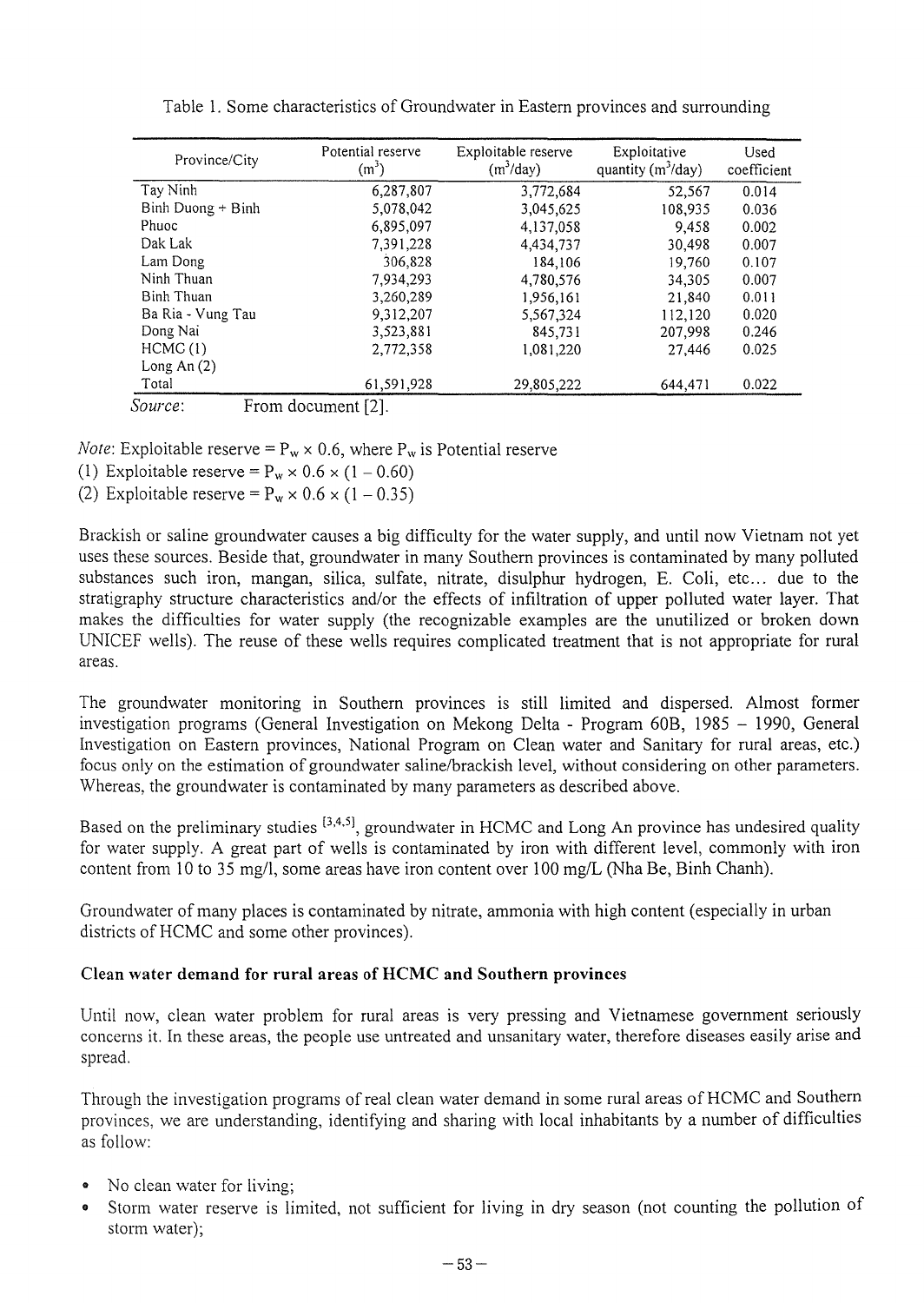- Surface water is saline or contaminated by organic substances, toxics, and disease microbes. Since could not utilize directly this water source for domestic purposes (the treatment cost is very high);
- Groundwater source is contaminated by iron with the content from average to high or very high, or contaminated by nitrate, ammonia, H<sub>2</sub>S, E. Coli, etc... since it could not utilize for water supply;
- The clean water price provided by private services is too high (average from 20,000 to 50,000 VND/m<sup>3</sup>) in dry season, in some peak days up to  $70,000 \text{ VND/m}^3$ ), exceed financial standing of local people;
- The rural people don't know and approach to water treatment technologies

Especially, there is a great part of inhabitant living in flooded areas or effected by floods. Therefor-clean water for these areas is more pressing than other rural areas.

These difficulties enumerated above reflect real situation of clean water demand in HCMC suburb and rural areas of Vietnam. Once again show that clean water supply for these areas is very imperative, requiring a big effort of Government and local administrations, with large participation of scientists, also with unanimity of local inhabitants.

## APLICA TION OF SUITABLE TECHNOLOGIES FOR GROUNDW ATER TREATMENT, SERVING WATER SUPPLY IN RURAL AREAS

## **The National Program "Clean water and Sanitary for rural areas"**

Understanding the pressing of clean water problem, in last years Vietnamese Government and local administrations together with many scientists have interested in this subject and got considered development in solving of clean water demand for rural living. Instruction *200lTTg* of Prime Minister dated April/1994 has got very big sense, improving knowledge on clean water and environmental sanitary, and impulsing water supply for rural areas (on quantity and quality). After that, in September/1994 Steering Committee of National Program "Clean Water and Environmental Sanitary for Rural Areas" had been established, targeted at water supply for 80% of rural inhabitants in 2000, with the norm of 20 L/person/day. In 3/December/1998, the Government had approved this program till 2005 as main point program. National strategy on developing water supply and environmental sanitary has been studied since 1997, is submitting to approving of Prime Minister. Together with Water Resource Act, Environmental Protection Act, and other related acts the above national program and national strategy is legal basis to carry on water supply and environmental sanitary for rural areas.

Program "Clean water for rural areas" supported by UNICEF has got practical contributions on adapting of clean water demand for living in rural areas. However, as mentioned above, due to geolo-hydraulic characteristics and other influences, groundwater in some areas is contaminated with iron content from average (10 - 30mg/l) to high (30 - 80mg/l) or even very high (up to 170 - 220 mg/I). Since UNICEF wells could not display it's effects (exploited water can not use for living purposes). In other areas, groundwater is contaminated by nitrate, inhibiting consumers and influencing to children health. Belong to these areas are HCMC suburb such Nha Be, Binh Chanh and Govap.

#### **Performed developing water supply models from groundwater for rural areas**

StUdying and performed developing water supply model for rural poor inhabitants is indispensable and has profound socialo-economical meaning. It satisfies immediate demand of clean water in HCMC suburb and other rural areas, also to set up scientific base to widespread these models. Follow this, in 1994 the HCMC Government allowed to develop project "Study and develop performed water supply models for HCMC suburb". This Program had large participation of many local scientific organizations such Center for Environmental Technology (CEFINEA) - Institute for Environment and Resources - National University of HCMC (presided), Environmental Protection Center (EPC), New Technology Center, Institute of Chemical Technology, Sub-Institute of Material, Creative Center of Young City Group, Center of Tropical Technology Vietnam - Russia.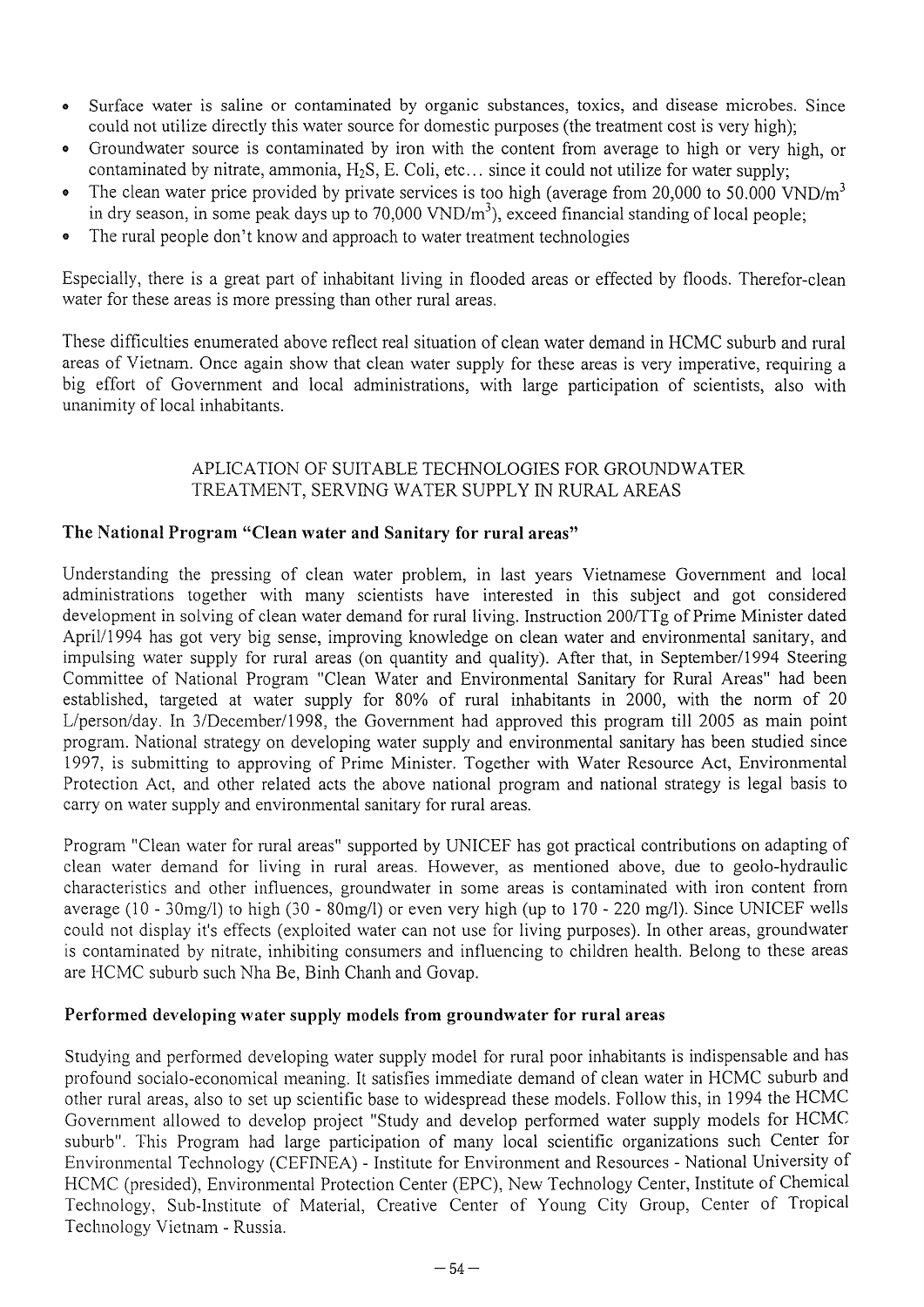Based on water quality of studied areas, the project was divided into two phases: Phase I from 1995 to 1997, focus sed on studying suitable, diversified technologies to treat groundwater with iron content below 35 mg/!. This phase had developed 12 treatment stations in follow districts ofHCMC: Nha be, Binh Chanh, Go Yap, Thu Duc. Phase II (1997-1998) had focussed on studying treatment groundwater with higher iron content (over 40 mg/L) and contaminated by nitrate. As results, the project had developed 5 treatment stations in Phuoc Kien - Nha Be, Hung Long - Binh Chanh and sub-district 5 - Go Yap.

From performed models, project result had been widespread in bigger scale for the areas having similar water quality, such Nhon Duc, Phuoc Kien (Nha Be), Hung Long (Binh Chanh), Long Phuoc (Thu Duc), Hoc Mon, etc... with total 30 water supply stations (with average capacity from  $3 - 5$  m<sup>3</sup>/h). These stations are financed by local people and operate very effectively. Recently, the similar model has spread not only in HCMC suburb, but also in almost Southern provinces (especially in provinces such Long An, Tien Giang, Tay Ninh, An Giang, Ben Tre, Dong Thap, Can Tho, etc...). This also contributes a large movement supported by the Government: socialization of water supply for rural areas.

## SUMMARY OF SOME MAJOR RESULTS

## *a) Scale and general characteristic of the water supply system outline for rural areas*

Some basic parameters and general characteristics suggested as follow:

- Groundwater source (Drilled well- UNICEF)
- Iron content:  $10$  to  $35 \text{ mg/L}$
- Iron content:  $40$  to  $120 \text{ mg/L}$
- Suitable capacity for rural areas:  $Q = 4$  to 5 m<sup>3</sup>/hour
- Serving scale: 600 to 1000 inhabitants/ station
- Working times: 8 to 10 hours/day
- $\bullet$ Full water supply system: Treatment station, distribution network and public water supply points
- Out put quality: Iron content stables at level  $\leq 0.3$  mg/L

Reusing some available drilled wells (or makes new one), with serving scale from 600 to 1000 inhabitants/station is suitable to existing situation of many rural areas.

- *b)* Some performed technologies for groundwater treatment having iron content below 35 mg/L (Phase I)
- CEFINEA technology (Carried out by CEFINEA), having capacity: 4 to 5 m<sup>3</sup>/hour; serving scale: 600 to 1000 inhabitants/station; maintly use slow filter tank, easy management, very suitable for the rural situation. The flexible and abundant characteristics of this technology was shown in following aspects:
	- $\mathbb{Z}^2$ With the iron content below 10mg/L, the selected technology is simple aeration and slow filtration. And with iron content from 10 to 35 mg/L, the technology is deep aeration, contacting filtration and slow filtration;
	- About the materials and arrangement: could utilize various materials such brick, concrete, composite, etc ... depending upon the budget and the geological conditions;
	- Beside that, to manage and operate easily and comfortably, the developed technology had  $\sim$ design automatic pump controller, backwash system ... and water supply network to every family.
- KATAWA technology (Carried out by Institute of Chemical Technology) can be summarized as follows: AIRWA equipment supplies oxygen by Ejector principle, upper oxidation tower on KATAWA catalyses "1 "(made based on Japanese Patents) for increasing reaction rate, tower support on KATAWA "2" for trapping precipitateand lightening loading in the filter tower, which can keep 90%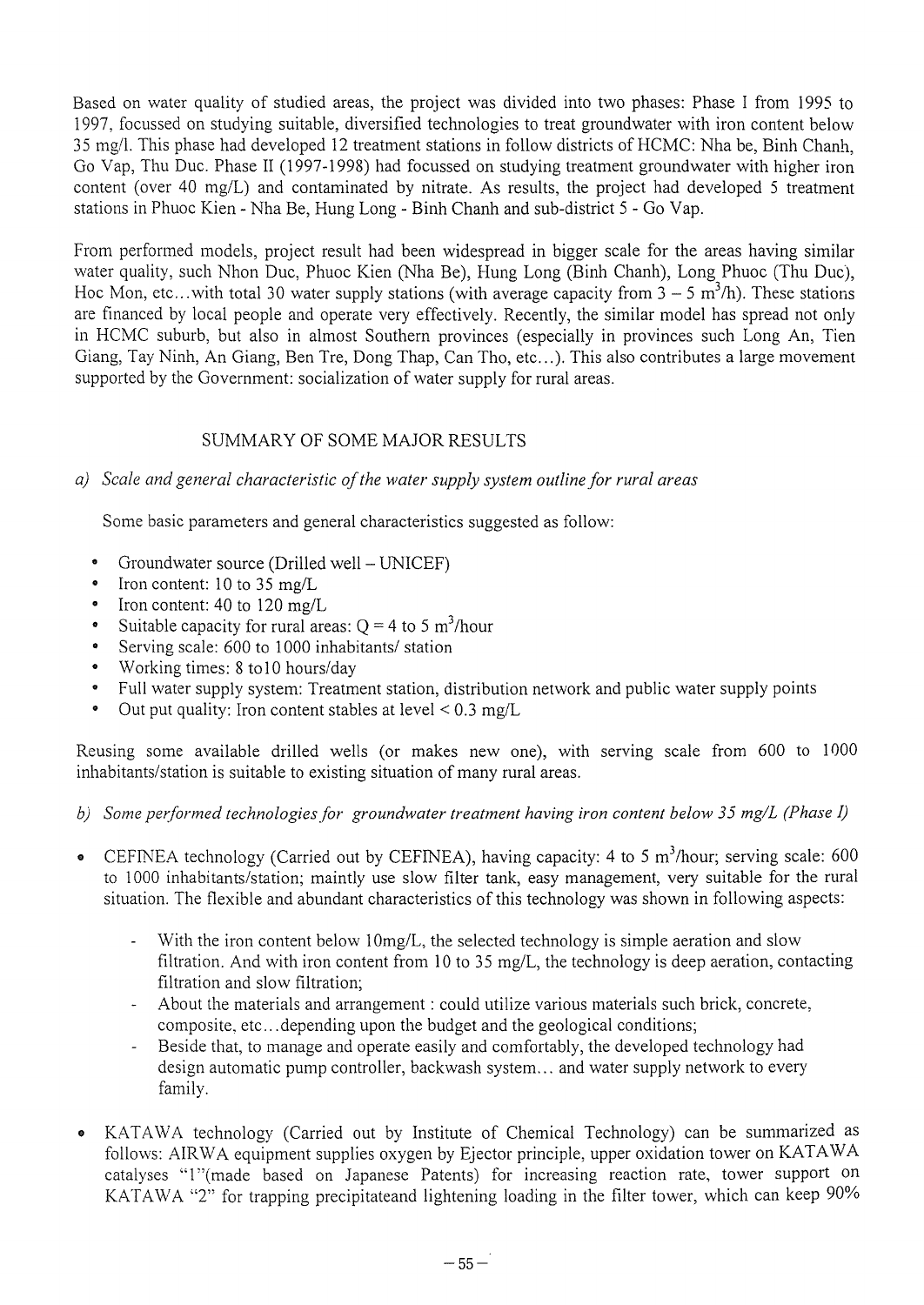iron precipitate, and finally pass through the two component filter tower (active coal and sand) to increase the effectiveness of the treatment.

- .. ALUWAT technology (Carried out by The Department Institute of Material Science) can be summarized as follow: Mechanical aeration, pass through filter catalyzed with ALUWAT material to increase the iron oxidation, and then final filtration.
- .. Technology carried out by The Young City Group: Natural aeration, contacting filtration, pressure filtration (2 step filter column), clean water tank and distribution network ...

c) *Some performed technologies for groundwater having iron content over 40 mg/L (Phase* JI)

.. CEFINEA performed technology is the combination of aeration and using alkaline agent (NaOH, lime or Javel) to rise water pH and oxidize iron  $(II)$  to iron  $(III)$ ; sedimentation (in slope-wall sedimentation tank); fast filtration and distribution network. This technology can be applied flexibly for groundwater having iron content from 50 to 100 mg/L or more, but treated water quality still reaches The Standard For Drinking Water (iron content less than 0.3 mg/L)



This technology was applied in Phuoc Kien (Nha Be district) with iron content varied from 57 to 65 mg/L, and in Hung Long (Binh Chanh district) with iron content varied from 85 to 105 mg/L. Both has very good treatment effect and stable operating till now (near two years).

.. EPC performed technology is using natural oxidizing agent (Oxygen taken from Air Compressor) to oxidize Fe(II) to Fe(III) in contacting material layer. The Fe(OH) $_3$  precipitate is removed by sedimentation and filtration. The treated water quality reaches the Standard for Drinking Water. The limitation of this technology is iron content below 80 mg/L.

EPC technology for groudwater having high iron content



.. KATOX technology is carried out by Center of Tropical technology Vietnam - Russia. This technology includes the following procedures: Primary alkalizing by lime to rise pH, contacting oxidizing Pe(II) on KAT1 catalyses, destroying Fe(OH)3 colloids by KAT2 catalyses to favour next filtration, filtration and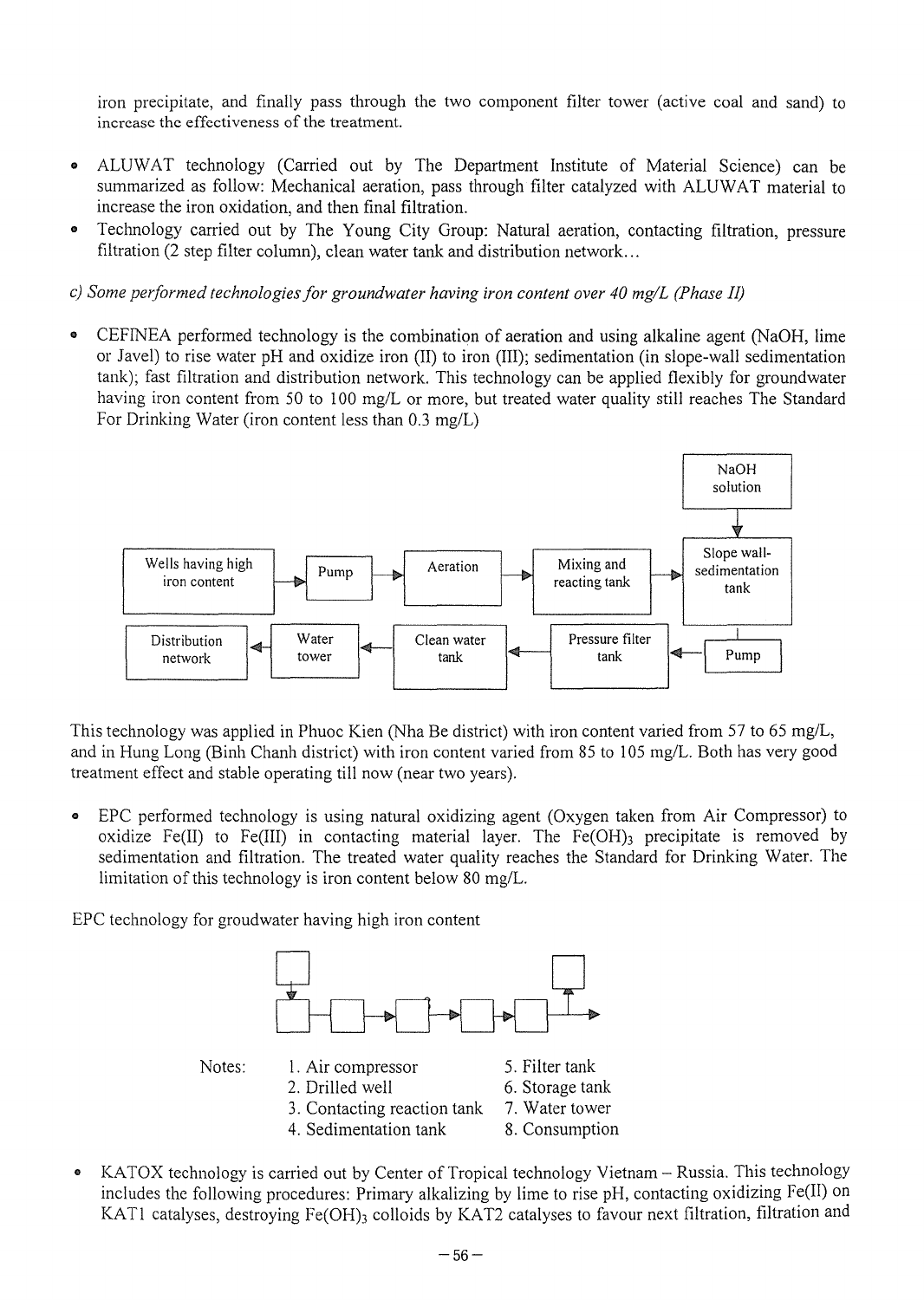adsorption by active coal. Treated water reaches The Standard for Drinking Water. This technology can be applied for groundwater sources having iron content up to 100 *mg/L.* 



• Technology for nitrate contaminated groundwater carried out by CEFINEA is based on the ion exchange method. This technology can be outlined as follow:



Generally, applied technologies are not so complicated. Local inhabitants can easily understand and operate by themselves. All performed water supply stations (phase I: 12, phase II: 05) are stably operating untill now; treated water always reaches standard quality with good management of local administrations; and supply clean water for about 10,000 inhabitants within many passing years.

## Assess **the operating of performed models**

By real developing, controling and monitoring the effectiveness of 17 performed models since 1995 till now (local inhabitants manage and operate by themselves), show that these stations work very effectively and stably. The treated water quality is excellent, reached Standard for Drinking Water. From high input iron content (18 to 35 *mg/L* - phase I and 54 to 110 *mg/L* - phase II), after treatment it is stable at less than *0.3 mg/L* or not detectable (Vietnamese Standard defined 0.5 *mg/L* iron for domestic water in the countryside). All other parameters reach Standard for drinking water. People can drink directly with safety for passing years.

Of course, sometimes there were problems (by broken-down pump or dropping of groundwater table in the dry season...), but local inhabitants could sorve these difficulties themselves.

Based on observed results together with controlling and monitoring the operating of 17 performed models, can conclude that: The suggested technologies have resolved the pressing need on clean water for areas having groundwater with high iron content at average or high level and the nitrate contaminated underground water.